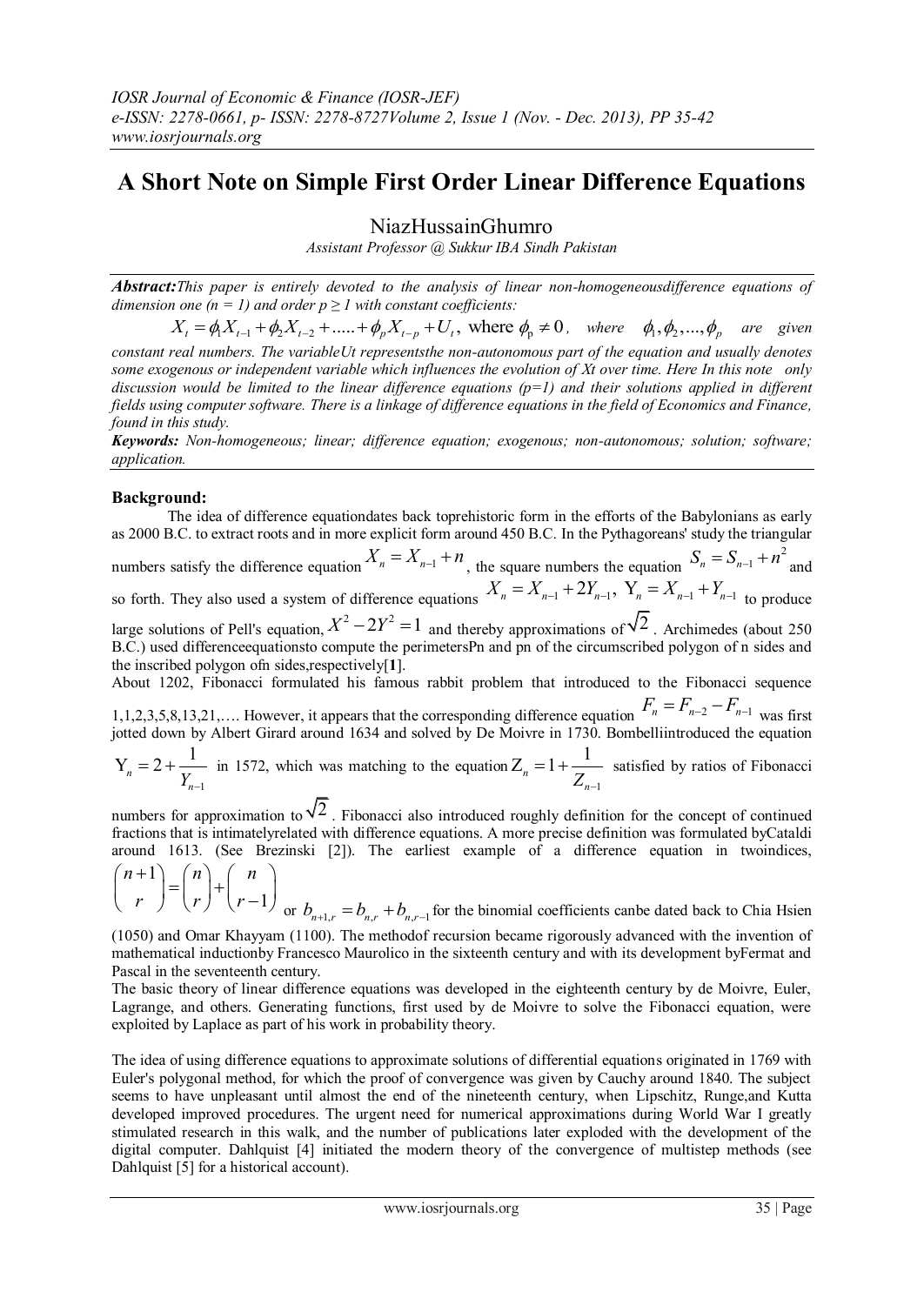The efficient application of linear difference equations to the computation of special functions orginated in 1952 with Miller's algorithm for Bessel functions. Such computations must be done with care because of the possibility of explosive roundoff error, as illustrated by the cautionary example of Gautschi [6]. Wimp[10] discusses the development of this method and related algorithms due to Olver, Clenshaw, Gautschi, Wimp, and others. Further development of the theory of linear difference equations has brought the subject to a state comparable to that of linear differential equations (see Hartman [9], and Ahlbrandt and Peterson [1]).

During the 1950's, several ecologists used simple nonlinear difference equations, including the logistic equation, to study the change in populations from one year (or season) to the next with the emphasis on the stability of the iteration. However, in the early 1970's May investigated the variety of complex behavior exhibited by the logistic equation and pondered the possible relationship of this behavior to observed fluctuations in real populations. Additional discoveries about the logistic and related equations were soon made by York, Sarkovskii, Feigenbaum, and others (see Gleick [7]), and the remarkably intricate properties of these equations led totheir becoming a focus in the developing area of chaotic dynamical systems. The excitement of these discoveries attracted the attention of researchers who attemptedto apply the results to fields such as economics,finance to medicine etc.

# **I. Introduction:**

In this paper the model is focused whose endogenous variables are constant as well as changing over time which covers theory and applications in the area of difference equations. Difference equations are the first step in the journey towards being able to solve dynamic optimization problems. A difference equation links the value of an endogenous variable in a given time period to its value in other time periods as well as to other exogenous variables. The solution to many dynamic optimization problems relates the value of variables to their past values. So the basic description of the behavior of a variable is different; it is no longer merely a function of other contemporaneous exogenous variables but is also a function of time-lagged values of itself, and in some cases a function of time itself. Many economic variables,known as `stock' variables behave in this fashion. For example, the capital stock in a country or a firm is dependent not just on current variables like interest rates, investment, openness, corruption etc. but also is a function of how much capital remained in the last period. This study is different from differential equations; which are distinguished from difference equations by the fact that the changes in variables happen continuously instead of discretely as in the difference equations case. This study is divided further following sections as Solving first order linear difference equations, Dynamics of first

# **II. Solving First Order Linear Difference Equations:**

A first order linear difference equation is one that relates the value of a variable at aparticular time in a linear fashion to its value in the previous period as well as to otherexogenous variables. In other words a first order linear difference equation is of the form  $X_t = \phi X_{t-1} + f(t)$ , where f(t) is an exogenous variables. A solution to a first order difference equation is a sequence of values  $\{X_t\}$ , *Xt*, expressed as afunction of time and of the exogenous variables. In other words one needs to find a time path for the variable X that is consistent with the difference equation.

An exact solution to a difference equation also requires that has a single value of the endogenous variable: whether it be an initial condition (a value at the beginning) or a terminal

condition (a value at the end). An example of a first order difference equation will be of the form

order linear difference equations, Phase diagrams, Software touch and conclusion.

 $X_t = \phi X_{t-1}$  with initial condition  $X_0 = 10$ .

# **Method 1: The General Method**

The general method, as the name suggests, provides a systematic general framework forsolving firstorder difference equations. Suppose it is given a general first order differenceequation of the form

*X X t t* <sup>1</sup> ……………………………………………..(1)

the solution to this difference equation consists of two parts: a part named the particular solution, denoted  $X_p$ which is any solution to the first order difference equation given (1) and a part named the homogenous solution, denoted  $X_H$  which solves the difference equation

 $X_t = \phi X_{t-1}$  ……………………………………………………………………(2). The general

solution is the sum of  $X_p$  and  $X_H$ .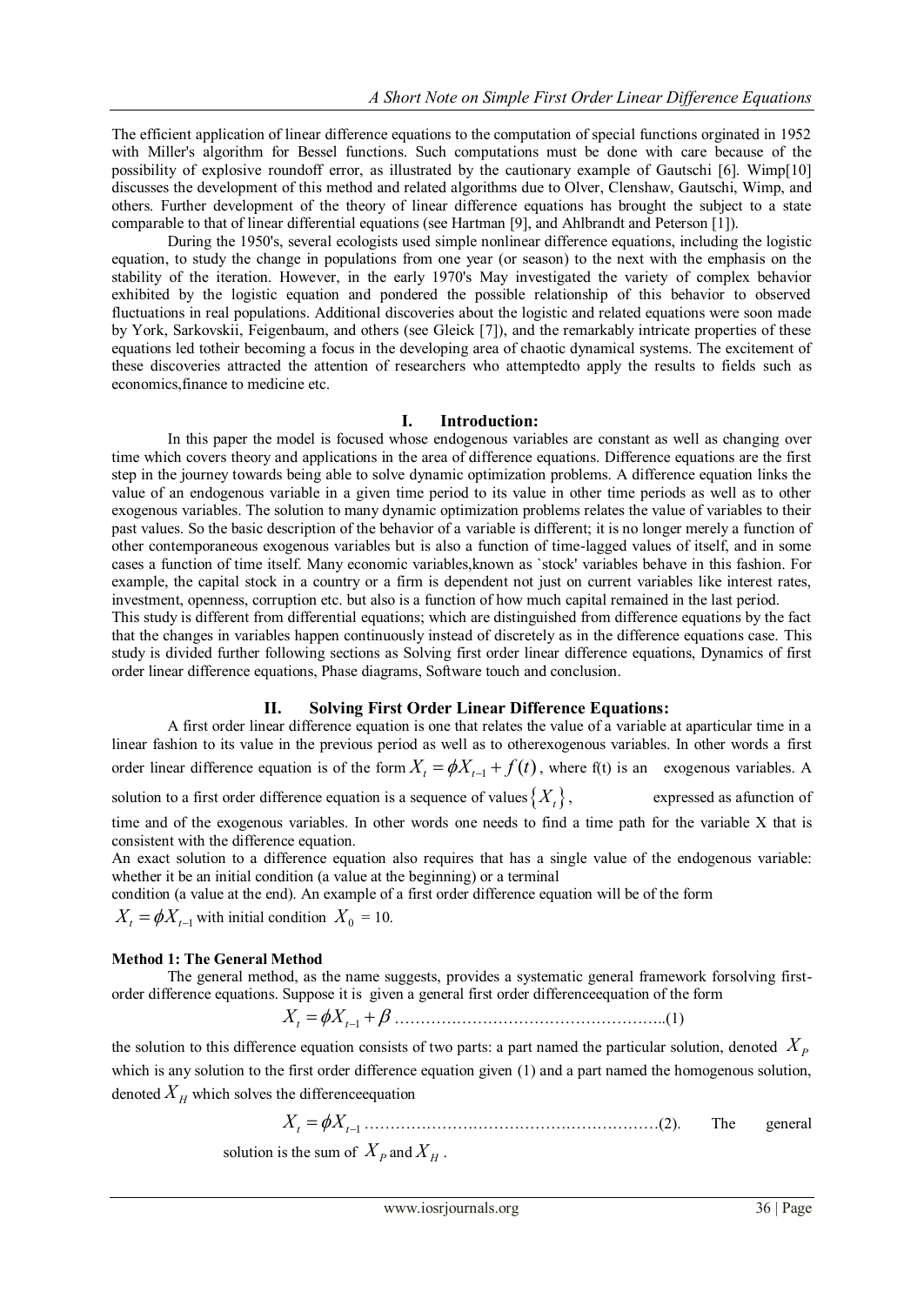Consider by thinking about the homogenous solution, i.e. the solution to (2) Since at each stage X is  $\phi$  times the previous value, the solution to this would be of the form

*<sup>t</sup> X A <sup>H</sup>* ………………………………………………………………(3)

where A is a constant. The `A' term is important because it considers all possible solutions to (2).

Now ponder about the particular solution, which can be any solution to the equation(1). Since any solution is allowed, it can be, for example, traced out a solution that sets all the

X's equal. If onesets  $X = \phi X + \beta$ , gets the solution

1 *XP* ……………………………………………………………(4)

Combining (3) and (4), the general solution would be

*X X X t P H* ……………………………………………………..(5)

Plugging the values in (5) one gets

$$
X_t = \phi^t A + \frac{\beta}{1 - \phi}.
$$
 (6)

Since it is known the value of 
$$
X_0
$$
, can be pinned down the value of A. Setting  $t = 0$  one gets  
\n
$$
X_0 = A + \frac{\beta}{1 - \phi} \Rightarrow A = X_0 - \frac{\beta}{1 - \phi}.
$$
 So the solution to the difference equation is of the form:  
\n
$$
X_t = \phi^t \left[ X_0 - \frac{\beta}{1 - \phi} \right] + \frac{\beta}{1 - \phi} \equiv \phi^t X_0 + \beta \left[ \frac{1 - \phi^t}{1 - \phi} \right] \dots \dots (7)
$$

The general method only works for  $|\phi| \neq 1$ . If  $\phi = 1$  or -1. There are different techniques to solve difference equation[11].

Example: It can be illustrated the general method with a specific numerical example: Solve the

Difference equation  $X_t = 0.2X_{t-1} + 4$  where  $X_0 = 10$  using the general method. Let's begin by thinkingabout the homogenous solution  $X_t = 0.2X_{t-1}$ . The solution is of the form  $X_t = 0.2^t A$  where

A is a constant. The particular solution is the solution to  $X = 0.2X + 4 \implies X = 5$ , So  $X_p = 5$ . Combining we get  $X_t = 0.2^t A + 5$ . Since one knows the value of  $X_0$ , can pin down the value of Aby setting t = 0 to get  $X_0$  =  $A + 5 = 10 \implies A = 5$ . So the solution to the difference equation is of the form:

$$
X_t = 0.2^t (5) + 5
$$

#### **Method 2: Solving by Repeated Iteration**

. .

A difference equation can be solved fairly easily through repeated iteration. Consider thesimple Finite equation can be solved<br>  $X_{t-1} + \beta$  with  $X_0$  given. on<br>  $\phi X_{t-1} + \beta$ erence equation can be so<br>  $\phi X_{t-1} + \beta$  with  $X_0$  given<br>  $= \phi X_{t-1} + \beta$ 

A difference equation can be solved fairly easily through repeated iteration. Co  
example 
$$
X_t = \phi X_{t-1} + \beta
$$
 with  $X_0$  given one can rewrite this as  

$$
X_t = \phi X_{t-1} + \beta
$$

$$
X_t = \phi(\phi X_{t-2} + \beta) + \beta = \phi^2 X_{t-2} + \phi \beta + \beta
$$

$$
= \phi(\phi X_{t-3} + \beta) + \phi \beta + \beta
$$
.

$$
= \phi^{t} X_{0} + \beta (1 + \phi + \phi^{2} + ... + \phi^{t-1})
$$

$$
= \phi^{t} X_{0} + \beta \left( \frac{1 - \phi^{t}}{1 - \phi} \right) \dots \dots \dots \dots (8)
$$

It can be also handled the special cases  $\phi = 1$  and  $\phi = -1$  using this technique.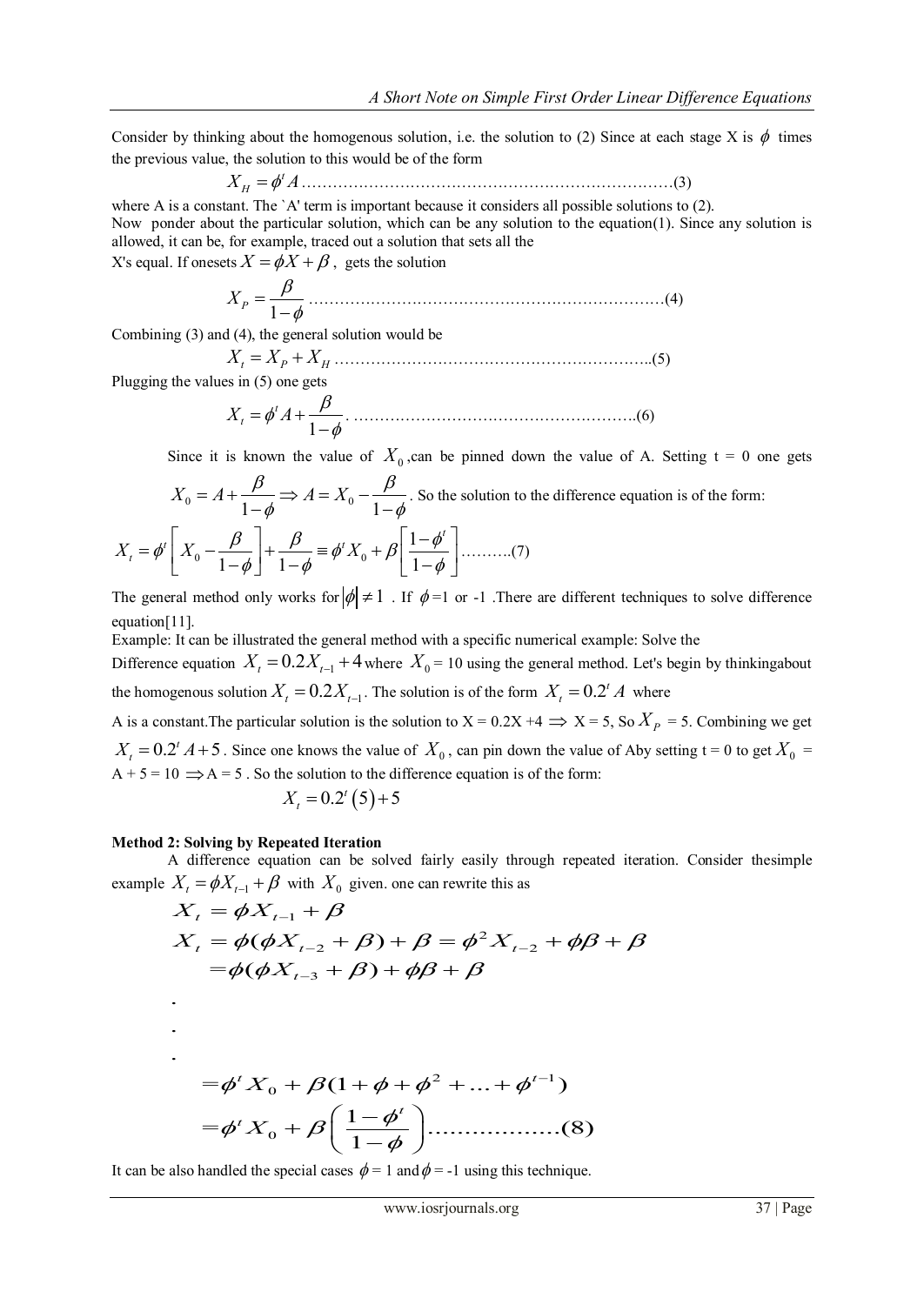In the case of  $\phi = 1$ , the difference equation  $X_t = X_{t-1} + \beta$  with  $X_0$  given can be solved as  $X_t = X_{t-1} + \beta$ 

$$
X_{t} = X_{t-1} + \beta
$$
  
\n
$$
X_{t} = (X_{t-2} + \beta) + \beta = X_{t-2} + \beta + \beta = X_{t-2} + 2\beta
$$
  
\n
$$
= (X_{t-3} + \beta) + 2\beta = X_{t-3} + \beta + 2\beta = X_{t-3} + 3\beta
$$
  
\n
$$
\vdots
$$
  
\n
$$
= X_{0} + t\beta
$$
  
\n
$$
= X_{0} + \beta t
$$
  
\n(9)

In the case of  $\phi$  = -1, the difference equation  $X_t = -X_{t-1} + \beta$  with  $X_0$  given can be solved as

e of 
$$
\phi
$$
 = -1, the difference equation  $X_t = -X_{t-1} + \beta$  w  
\n $X_t = -X_{t-1} + \beta$   
\n $X_t = -(-X_{t-2} + \beta) + \beta = X_{t-2} - \beta + \beta = X_{t-2}$   
\n $= (-X_{t-3} + \beta) = -X_{t-3} + \beta = -X_{t-3} + \beta$   
\n $= -(-X_{t-4} + \beta) + \beta = X_{t-4} - \beta + \beta = X_{t-4}$ 

. . .

$$
X_{t} = \begin{cases} X_{0} & \text{if } t \text{ is even} \\ \beta - X_{0} & \text{if } t \text{ is odd} \end{cases}
$$
(10)

### **III. Dynamics Of First Order Linear Difference Equations**

Having solved for the time path, it can be examined the dynamic behavior of a variable (i.e. itsbehavior over time).This study tries to examine the stability of the difference equation as well as itssteady state value. The steady state value is a value at which the endogenous variable exhibits no dynamic adjustment. In other words, given the difference equation  $X_t = \phi X_{t-1} + \beta$ , a steady state

value  $\stackrel{*}{X}$  exhibits the property that  $\overrightarrow{X}_t = \overrightarrow{X}_{t-1}$ . A difference equation can have zero, one ormore (in the case of non-linear difference equations) steady state values.

In the above difference equation, the steady state value is therefore \* \* \*  $\overrightarrow{X} = \phi \overrightarrow{X} + \beta \Rightarrow \overrightarrow{X} = \frac{\beta}{1-\alpha}$  $\phi$  $=\phi X + \beta \Rightarrow X = \frac{\beta}{1-\phi}.$ 

One can verify this by showing that if  $X_t = \frac{\beta}{1-\phi} \Rightarrow X_{t+1} + \frac{\beta}{1-\phi}$ .  $\overline{\phi} \Rightarrow X_{t+1} + \frac{r}{1-\phi}$ .  $=\frac{\beta}{1-t}\Rightarrow X_{t+1}+\frac{\beta}{1-t}$  $\frac{\mu}{-\phi} \Rightarrow X_{t+1} + \frac{\mu}{1-\phi}.$ 

A difference equation is said to be stable if lim  $t \to \infty$   $X_t$  is a finite value. If lim  $t \to \infty$   $X_t$  does not exist then the difference equation is said to be unstable. A stable difference equation will converge to a steady state value. For example, the difference equation  $X_t = 0.2X_{t-1} + 4$  is stable because we can show using the solution lim

$$
X_t = (0.2)^t (5) + 5
$$
 that  $t \rightarrow \infty$   $X_t = 5$ . For the general form  $X_t = \phi X_{t-1} + \beta$ , where  $\phi \neq 1$ , which has the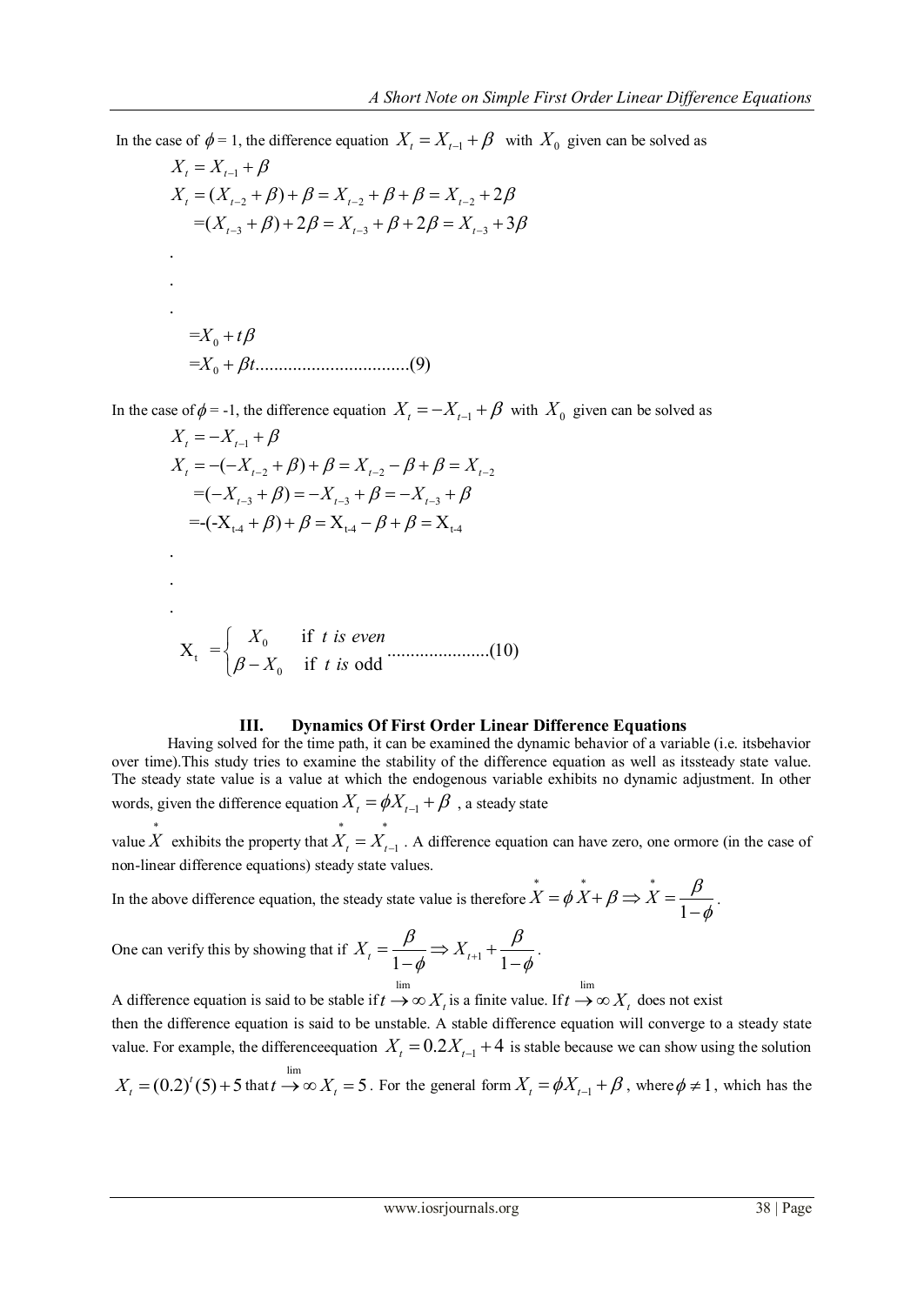solution  $X_t = \phi^t X_0$ 1 1  $X_t = \phi^t X_0 + \beta \left| \frac{1 - \phi^t}{1 - \phi^t} \right|$  $\phi$  $\left\lceil 1-\phi^t \right\rceil_{1}$ Solution  $X_t = \phi^t X_0 + \beta \left[ \frac{1 - \phi^t}{1 - \phi} \right]$ , it will only be stable if  $|\phi| < 1$  in which case the steady state will be <br>  $\lim_{t \to \infty} X_t = t \to \infty \left[ \phi^t X_0 + \beta \left[ \frac{1 - \phi^t}{1 - \phi} \right] \right] = \frac{\beta}{1 - \phi}.$ lim  $\lim_{t \to \infty} \frac{L}{X_t} = t \to \infty \left[ \phi^t X_0 + \beta \left[ \frac{1 - \phi^t}{1 - \phi} \right] \right] = \frac{\beta}{1 - \phi}.$ 

$$
t \to \infty \, X_t = t \to \infty \left[ \phi^t X_0 + \beta \left[ \frac{1 - \phi^t}{1 - \phi} \right] \right] = \frac{\beta}{1 - \phi}.
$$
  
This situation is viewed in the figure-1 [12]

This situation is viewed in the figure-1.[12]



**Figure 1:**  $0 < \phi < 1$ : Stable, not oscillating

The equation will be unstable if  $\phi < -1$  or  $\phi > 1$  Why? Well if  $\phi < -1$  or  $\phi > 1$  then

lim  $\boldsymbol{0}$ 1 1  $\begin{bmatrix} \textit{Lim} \\ \textit{at } \mathbf{v} \end{bmatrix}$   $\begin{bmatrix} \textit{d}^t & \textit{d}^t \end{bmatrix}$ The equation will be unstable if  $\phi < -1$  or  $\phi > 1$ <br>  $t \to \infty$   $X_t = t \to \infty$   $\left[ \phi^t X_0 + \beta \left[ \frac{1 - \phi^t}{1 - \phi} \right] \right]$  is und is undefined, approaching either  $\infty$  or  $-\infty$ . This situation is viewed in the figure-2 and 3 [12].



**Figure 2:** :  $\phi > 1$ : Unstable, not oscillating<br>**Figure 3:**  $\phi < -1$ : Unstable, Oscillating



If  $\phi = 1$ , the solution is  $X_t = X_0 + \beta t$ . This diverges unless  $\beta = 0$ . So except in the extremelyuninteresting case where all the Xs are the same (hence not even a difference equation perse), the difference equation with  $\phi = 1$  diverges.

If 
$$
\phi = -1
$$
, the solution is  $X_t = \begin{cases} X_0 & \text{if } t \text{ is even} \\ -X_0 + \beta & \text{if } t \text{ is odd} \end{cases}$ 

one can see that this sequence will oscillate between two values as t gets larger. So thesequence will not converge unless  $X_0 = \frac{P}{2}$  $X_0 = \frac{\beta}{2}$  Note, also, that this difference equation has asteady state at \* 2  $X = \frac{\beta}{2}$  even though it is not stable.

The equation is stable and oscillating if  $-1 < \phi < 0$  and can be viewed in figure-4 [12]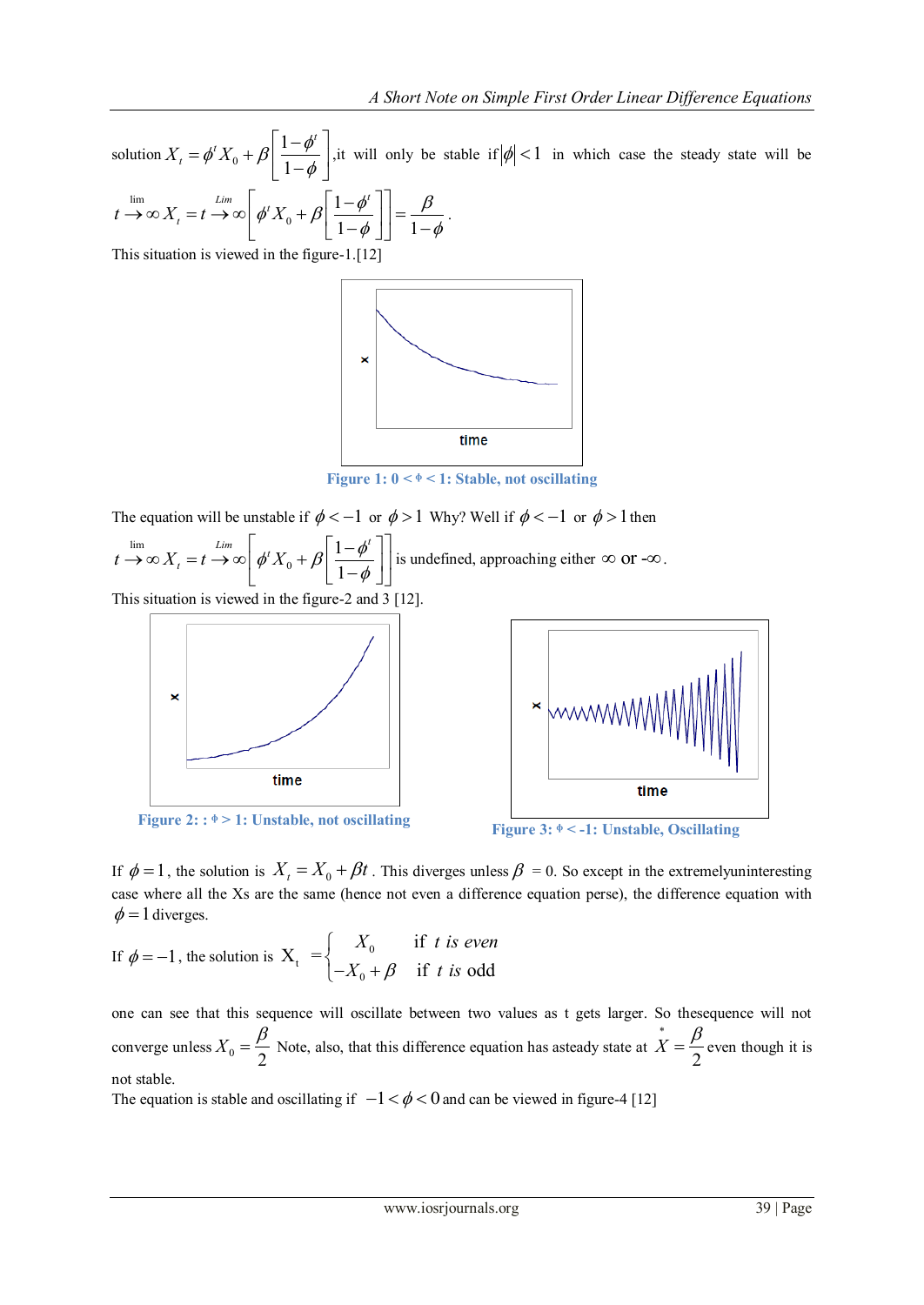

**Figure 4: 1 < ᶲ < 0: Stable, Oscillating**

## **IV. Phase Diagrams**

Sometimes, one analyzes the dynamics of the first order difference equation without solvingit explicitly using either the iterative method or the general method. It can be done this using adiagram known as the `Phase Diagram'. The phase diagram is a simple graph with Xt and Xt-1 on the two axes. The graph shows two curves. The first plots the difference equation, the second is a 45 degree line representing the steady state (recall that the steady state is where  $Xt = Xt-1$ .

Consider the simple difference equation solved for earlier:  $Xt = 0.2Xt-1 + 4$  where  $X0 = 10$ . The phase diagram would look as shown in figure-5.



**Figure 5: showing the existence of equilibrium**

The curves intersect at  $(Xt, Xt-1) = (5,5)$ , the steady state of the model. Think of the horizontalaxis as representing yesterday's value and the vertical axis today's value of y.We can then use the phase diagram to trace out the stability or instability of the difference equation. If yesterday's value was the starting value of  $X0 =$ 10, then the difference equationtells us that today's value will be 6. So we move to the point (10, 6) on the line representingthe difference equation. This period's Xt=6 becomes next period's Xt-1 so we then move tothe mirror point (6, 6) on the 45 degree line. We repeat this process until we converge to avalue of (5, 5).Perhaps another example will help clarify the situation. Suppose the difference equation hadinstead been  $Xt = 0.2Xt$ -1+4, with a starting value of  $X0 = 10$ . In this case the intersection will be at 10/3.

The phase diagram would look like as shown in figure-6.



**Figure 6: showing the existence of equilibrium**

The phase diagram traces out the stability of difference equations.If yesterday's valuewas the starting value of  $X_0 = 10$ , then today's value will be 2. So one should move to the point (10, 2)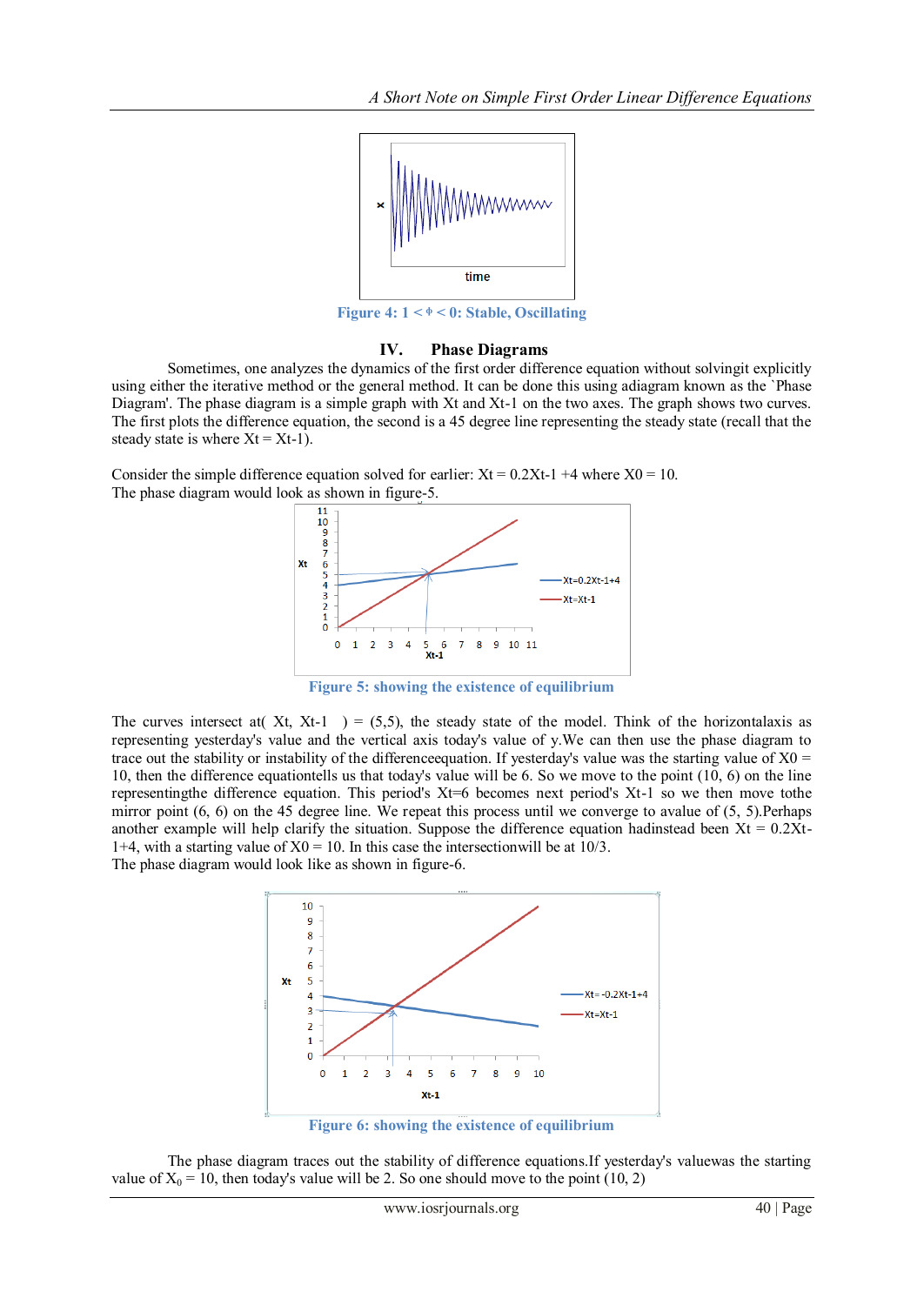on the line representing the difference equation. This period's  $Xt=2$  becomes next period's Xt-1 so one then moves to the mirror point  $(2, 2)$  on the 45 degree line. One should repeat this processuntil it converges, reaching a value of (10/3 , 10/3).

Finally, consider the simple difference equation  $X_t = 2X_{t-1} + 4$  where  $X0 = 0$ . The phasediagram would look as shown in figure-7, with the curves intersecting at (-4, -4).



**Figure 7: showing that equilibrium does not exist**

The phase diagram traces out the instability of the difference equation. Given a starting valueof 0, the value next period becomes 4, so one moves to the point (0, 4) on the line representingthe difference equation. This period's  $Xt=2$  becomes next period's  $Xt-1$  so one then moves to the mirror point  $(4, 4)$  on the 45 degree line. The following period, y increases to 12, takingus to (4, 12). Note that we no longer converge; the values of X become progressively largerand larger. What about the intersection point X=-4. That represents an unstable equilibrium, in that if the initial condition was  $X0 = -4$  one would stay there but for any other starting value of y, graph would quickly be on a divergent trajectory that took us to either  $\infty$  or  $-\infty$ .

#### **Method 3: The MATLAB Method**

It is looked at above how to solve first order difference equations: either by using theiterative method or by the general method and also examined the dynamics of first orderdifference equations, focusing on the stability of the difference equation in the long run through phase diagrams. This study focuses on the applications of difference equations in Economics and Finance through MATLAB.

Let us create an example in investment analysis let Initial value is Rs. 10000 for rate 9.5% annually

after 30 years the account value accumulation would be in the form of Difference equation as  
\n
$$
A(t) = \left(1 + \frac{r}{100}\right)A(t-1), A(0)=10,000 \text{ has solution } A(t) = \left(1 + \frac{r}{100}\right)^{t}A(0) \text{ and in MATLAB.}
$$
\n
$$
t= [1:31];
$$

**A(1) = 10000; for m=2:31; A(m)=1.095\*A(m-1); end A(31)**

The output would be as under**Rs.152203.1271.**

If contribution 'c' is added Rs. 1000 at the end of each year in the account with the same rate, possesses the

contribution 'c' is added Rs. 1000 at the end of each year in t<br>  $(t) = \left(1 + \frac{r}{100}\right) A(t-1) + C$ , A(0)=10,000 and C=1000 *r* The output would be as under **Rs.15220**<br> *A* (*t*) =  $\left(1 + \frac{r}{100}\right)A(t-1) + C$ , A(0) and the MATLAB can perform this task as

under in form of annuity **t=[1:31]; A(1) = 10000; c=1000; for m=2:31; A(m)=(1+.095)\*A(m-1)+c; end A(31)**

The output would be as under **Rs.301890.6293.**